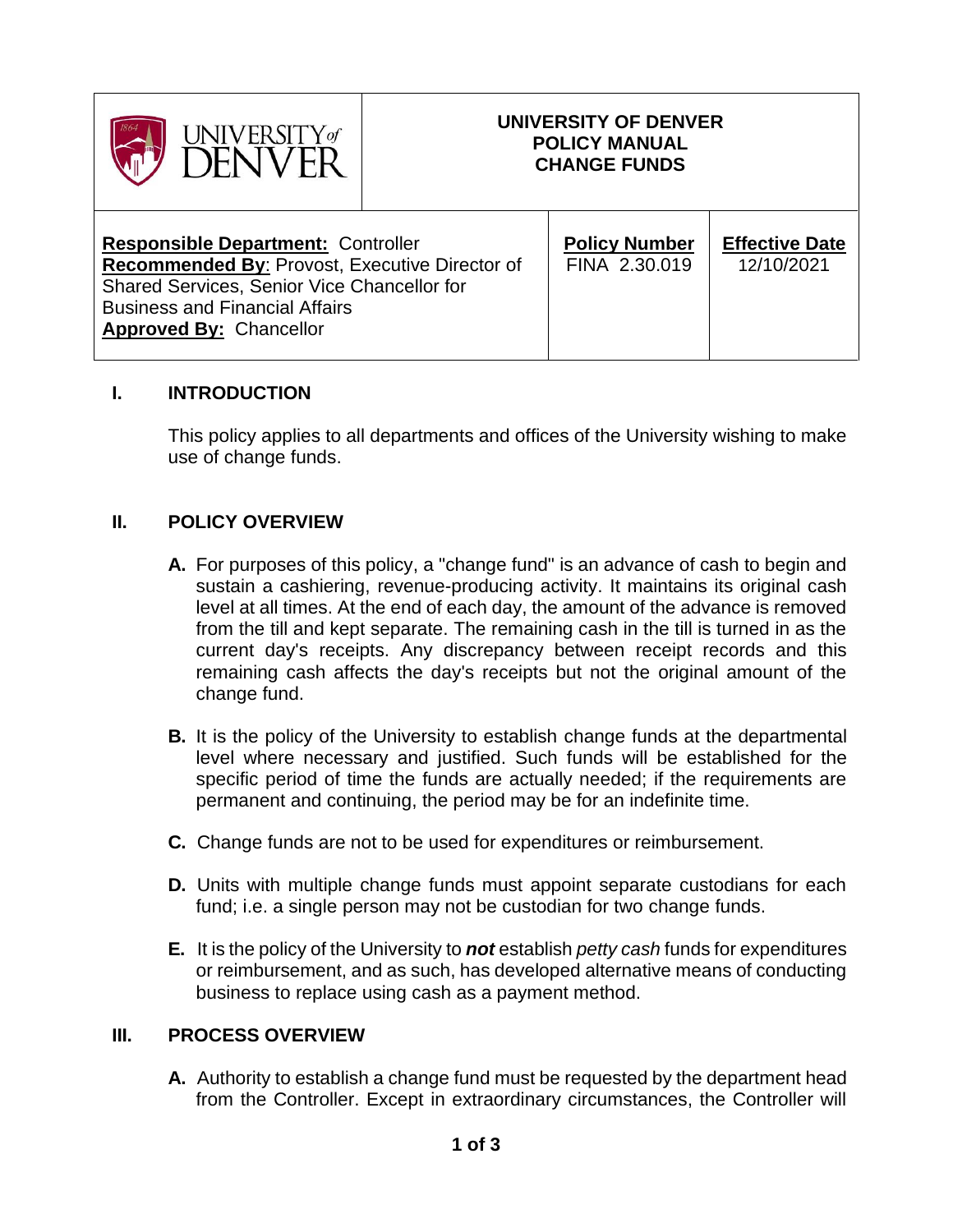not establish more than one change fund per department.

- **B.** Change funds will be established as required, but for restricted periods coinciding with specific events or cashiering requirements. Purchases are not to be made from change funds.
- **C.** The head of a department or activity must: (i) determine the justification for the change fund and the amount of fund requested, and (ii) obtain the approval for such change fund from the University business officer to whom such department head reports. The head of a department, or their designee, is the custodian of the fund and is therefore responsible for the safekeeping and maintenance of the change funds in accordance with this policy and the University's **[cash and](https://www.du.edu/controller/media/documents/cash_and_cash_equivalent_handling_procedures.pdf)  [cash equivalent handling procedures](https://www.du.edu/controller/media/documents/cash_and_cash_equivalent_handling_procedures.pdf)**.
- **D.** It is the sole responsibility of the department to ensure that the change funds are secured at all times in a secure area such as a locked drawer or small safe.
- **E.** In the event of theft or unexplained disappearance of all or part of the change fund, Campus Safety should be notified immediately. Shared Services and the Controller should be notified as soon as practical. Once new security measures have been taken, the appropriate Campus Security report and an explanatory memorandum from the custodian should be sent to the Controller, who will arrange for the re-establishment of the fund if appropriate. The Controller has the authority to decline to replace a fund in cases of custodial mishandling.
- **F.** Under no circumstances may undeposited receipts be used as a change fund, nor may change funds be commingled with other funds. Change funds may not be used to cash checks of any kind. Change funds may not be used to make personal loans or salary advances.
- **G.** A fund represents a loan to the department by means of a cash advance from the Controller. It is always subject to audit and must be "whole" at all times; i.e., the fund custodian must always have in hand a sum of cash and receipts equal to the original advance.
- **H.** Cash payments to human subjects for research projects may only be made with approval through the **[Human Subject Payments](https://www.du.edu/sharedservices/media/documents/orsp/human-subject-payments-procedure.pdf) Procedure**.
- **I.** At least monthly, the custodian should balance the fund, determining that the equation of cash and receipts is correct. The custodian should maintain a log of these monthly reviews and turn in receipts.
- **J.** Upon a change of custodian, the fund should be reconciled. Each of the exiting custodian and the new custodian must independently audit the fund and certify the audited amount(s) to Shared Services. A covering memorandum from the departmental manager should give the reason for the change and provide the